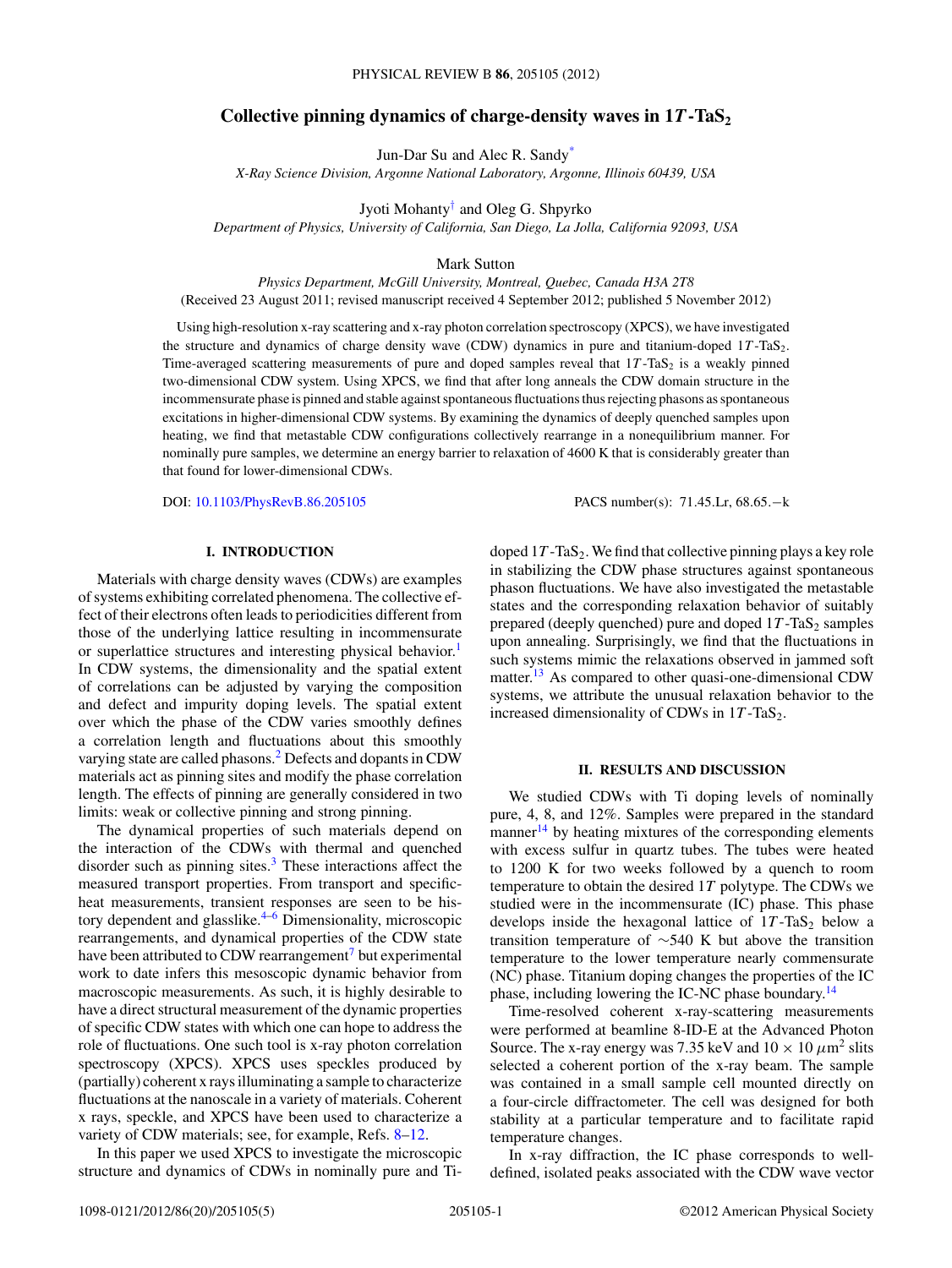

FIG. 1. (Color online) (a) Line profiles through the CDW satellite peak in  $17 - TaS_2$  in the out-of-plane and in-plane directions. Solid lines are best fits to Lorentzian line shapes. (b)  $\xi_{\parallel}$  versus doping (*x*) compared with strong- (dashed line) and weak-pinning (solid line) functional forms.

 $q_{CDW} = 0.283a^* + c^*/3$ . Among all the diffraction maxima, a strong first-order satellite peak was measured around the (002)-Bragg reflection using a symmetric scattering geometry. The scattered intensity was recorded with a direct-detection CCD detector. The small illumination volume minimizes the dependence of the structure factor on the sample mosaic, as confirmed by our resolution-limited measurements of the (002)-Bragg peak. [The resolution-limited full-width-at-halfmaximum of the (002) Bragg peak is  $6 \times 10^{-5}$  Å<sup>-1</sup>. Our resolution is determined by the coherent beam size, namely  $2\pi/D$ , where  $D \approx 10 \mu m$  is the horizontal x-ray coherence length.] This Bragg peak was also used as a check of the stability of our setup.

To investigate the structure of the CDW, we conducted a detailed study of the satellite peak. With **c**<sup>∗</sup> specifying the conventional basal plane, we will refer to these scans as in-plane and out-of-plane profiles, respectively. Representative in-plane **H**-direction (open circles; **K**-direction was found to be equivalent) and out-of-plane (open squares) line scans for nominally pure  $1T$ -TaS<sub>2</sub> samples are plotted in Fig. 1(a). In both directions, substantial diffuse scattering is observed but the out-of-plane direction is considerably more disordered than the in-plane direction. The degree of disorder can be quantified by fitting the profiles to Lorentzian line shapes. Solid lines in Fig.  $1(a)$  show the best-fit results. In-plane, we find a correlation length of  $\xi_{\parallel} \approx 1000$  Å, while out-of-plane we see  $\xi_{\perp} \approx 200$  Å. Like other canonical CDW systems such as blue bronze,[15](#page-4-0) the ratio ( *<sup>ξ</sup>/ξ*⊥) <sup>∼</sup> 5 displays considerable anisotropy meaning that, structurally, the CDW exhibits lowdimensional character. An important distinction, however, between our system and blue bronze or NbSe<sub>3</sub>, for example, is that the correlation lengths, though anisotropic, are smaller than found in high-quality examples of the latter. The smaller correlation lengths produce diffuse scattering and speckles more amenable to time correlation analysis while the opposite<sup>8</sup> is true for NbSe<sub>3</sub> and similar systems.

Defects and impurities within a CDW system act to pin the CDW phases in certain configurations (amplitude variations are not expected to be important well below the Peierls temperature<sup>16,17</sup>). Our data may be used to distinguish between two possible pinning states: (i) strong pinning where the correlation length is proportional to the average separation between the impurities and results in a  $\xi_{\parallel} \propto x^{-1/3}$  powerlaw relationship, and (ii) weak collective pinning where the correlation length far surpasses the mean impurity separation and results in a  $\xi_{\parallel} \propto x^{-1}$  power-law relationship.<sup>18</sup> In Fig. 1(b), open diamonds are the measured in-plane correlation lengths versus doping level  $(x)$ , the solid line is the power law expected for weak collective pinning and the dashed line is that for strong pinning. Clearly, the CDWs in  $1T$ -TaS<sub>2</sub> are weakly pinned. Moreover, the combination of weak pinning and the Lorentzian line shape of the CDW indicate that the structure of the CDW can be ascribed to phase modulation and that the phase-phase correlation across domains vanishes exponentially with increasing distance.<sup>16</sup> Finally, the observed inverse power-law relationship can be used to estimate the defect density in nominally pure  $1T$ -TaS<sub>2</sub> yielding an effective defect density of 0.39% [though the nature of these defects (vacancies or residual impurities, for example) can not be determined from our measurements].

To summarize, we find that IC  $1T - TaS_2$  is a weak, collectively pinned phase-modulated CDW structure. In theory, one would expect to find low-energy spontaneous excitations (known as phasons) in such a system. $3 \text{ In}$  $3 \text{ In}$ fact, phasons have been observed in other CDW systems using neutron scattering<sup>15</sup> and in  $1T$ -TaS<sub>2</sub> via diffuse x-ray scattering measurements.<sup>[19](#page-4-0)</sup> Accordingly, we performed XPCS measurements of the first-order CDW peak in pure and doped IC  $1T$ -TaS<sub>2</sub>.

Figure  $2(a)$  shows a two-dimensional (2D) coherent x-rayscattering pattern of the CDW satellite peak of 4% Ti-doped  $17 - TaS<sub>2</sub>$  measured at 353 K. The dashed line represents a linear slice through the center of the pattern and is plotted in Fig. 2(b). The data correspond to an integrated collection time of 1000 s. The grainy features or speckle in the scattering patterns are consistent with coherent scattering from static disordered systems. The fact that persistent speckles are observed over extended times shows that the CDW is static on time scales of at least 1000 seconds. Based on this and similar results for other samples and different temperatures and quantitative time autocorrelation analysis $20$  (not shown), we conclude that the IC phase is stable against spontaneous phase fluctuations. This result can be understood in the context of the phase pinning discussed above, which dominates even in nominally pure  $1T$ -TaS<sub>2</sub>. While this nicely demonstrates



FIG. 2. (Color online) (a) Time-integrated two-dimensional (2D) intensity profile of the first-order CDW satellite of 4% Ti-doped  $17 - \text{TaS}_2$  in the IC phase. The dashed line is a slice through the center of mass and is plotted in (b). The rapid intensity variations are speckle.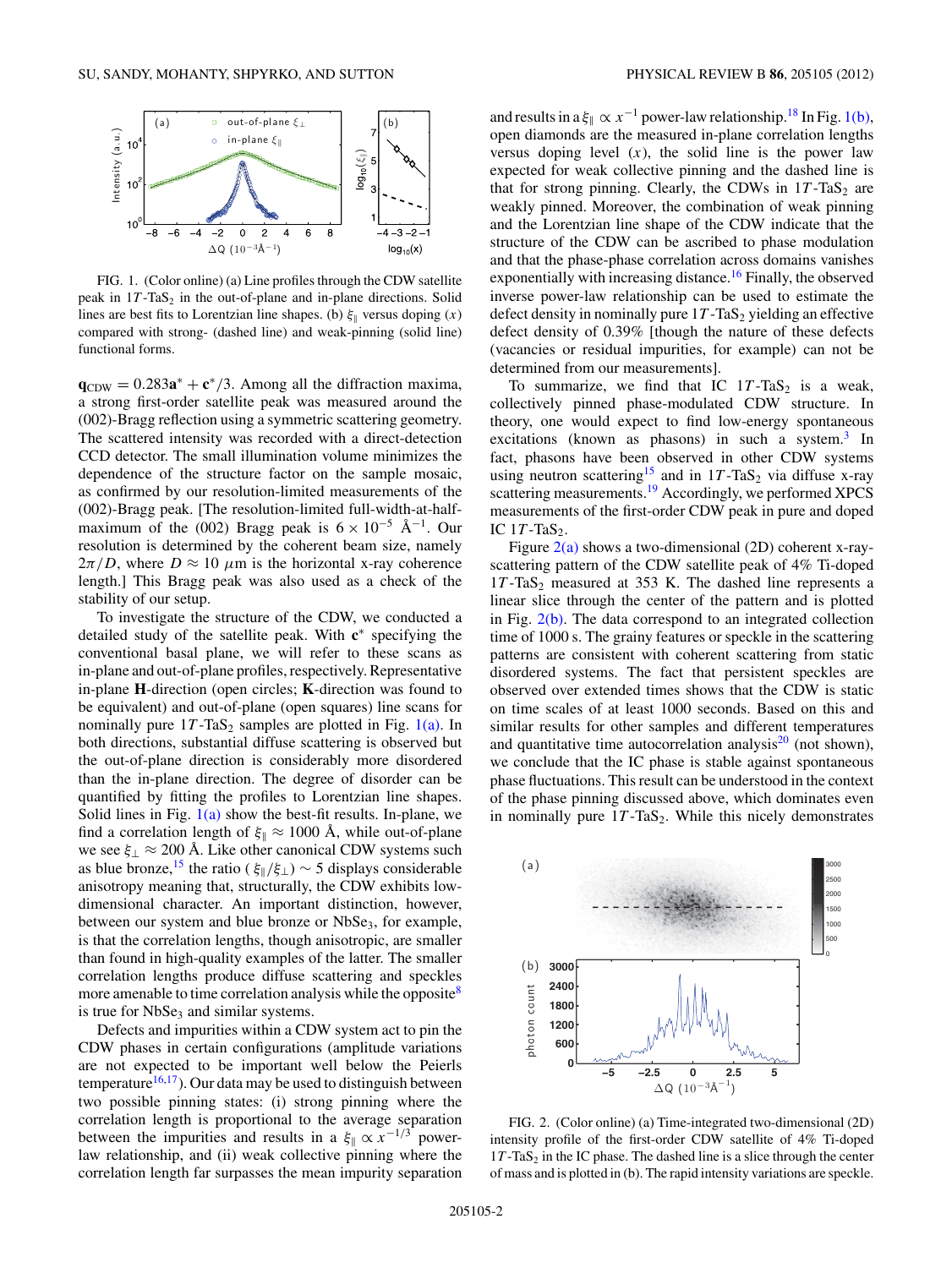the stability of the equipment, it is in contrast to previously reported diffuse x-ray-scattering measurements $19$  that were interpreted as evidence for spontaneous phase fluctuations. The origin of this discrepancy is not fully understood. We point out, however, that sample preparation results in a quenched CDW system in metastable equilibrium and the subsequent slow relaxation upon annealing to a new metastable or stable equilibrium generates microscopic fluctuations that would mimic such spontaneous thermal fluctuations. In fact, an analysis of annealing behavior and the corresponding fluctuations and relaxation behavior are the principle topics of the remainder of this paper.

Thermodynamically, the static phase domain structures we have observed correspond to either a ground state or a long-lived metastable state. To investigate the nature of these states, we have used XPCS, which directly probes the domain dynamics, to examine the response of the sample to thermal impulses with  $ΔT ~$  ±10 K. To our surprise, we observed that in freshly prepared deeply quenched samples, slow microscopic rearrangements of the CDW phase structure could be initiated by positive temperature jumps to a new annealing temperature within the IC phase. Conversely, if a crystal had been annealed at an elevated temperature for a sufficiently long period, subsequent positive or negative temperature jumps that stayed below this annealing temperature did not result in any observable dynamics in the phase structures. In both cases, the time-averaged structure of the CDW peak was unchanged. Given such asymmetric behavior, we infer that the slow response is a sluggish relaxation process related to annealing a strongly out-of-equilibrium (quenched) CDW system. To better understand the observed dynamics in deeply quenched samples undergoing fresh anneals, we developed two schemes to heat  $1T$ -TaS<sub>2</sub> crystals: Scheme 1 was one-step heating in which a temperature change was made and then the relaxation was allowed to evolve indefinitely and Scheme 2 was multistep heating in which the sample was heated to successively elevated temperature plateaus via fixed temperature step sizes and dwell times. All measurements are made isothermally.

To characterize the microscopic response after a thermal impulse, we use the two-time correlation function

$$
C(\overline{\mathbf{q}},t_1,t_2) = \left\langle \left( \frac{I_{t_1} - \langle I_{t_1} \rangle_{\text{ens}}}{\langle I_{t_1} \rangle_{\text{ens}}} \right) \left( \frac{I_{t_2} - \langle I_{t_2} \rangle_{\text{ens}}}{\langle I_{t_2} \rangle_{\text{ens}}} \right) \right\rangle_{\mathbf{q}} \qquad (1)
$$

for any pair of intensity profiles  $I_{t_1}$  and  $I_{t_2}$  collected at **q** and times  $t_1$  and  $t_2$ , respectively.<sup>[20](#page-4-0)</sup> The two-time correlation is a more general form of the time-independent correlation function of a system at equilibrium. In the equilibrium case, *C* is independent of  $t_1$  and  $t_2$  and depends only on the difference  $\Delta t = |t_2 - t_1|$  and Eq. (1) reduces to the more familiar time autocorrelation function  $g_2(\Delta t)$ . For systems that are static within the limits of the time spacing of our measurements, the amplitude of *C* at small  $|t_2 - t_1|$  is called the speckle contrast and depends on such experiment details as the size of the x-ray source, the size of the collimating pinhole and the scattering geometry among several other experiment-specific factors. Decays from this amplitude to 1 are indicative of dynamics while persistence of this amplitude, as described above in reference to the supposed spontaneous phase fluctuations, is indicative of stability. The instantaneous ensemble-averaged intensity  $\langle I_t \rangle_{\text{ens}}$  is estimated by digital smoothing of each diffraction pattern.[20,21](#page-4-0) Restricting the average over **q** to different regions of the peak, demonstrated that  $C(\overline{\mathbf{q}}, t_1, t_2)$ is independent of wave vector. Thus we calculate two-time functions averaged over the whole peak. Whenever a system exhibits only static speckles, the two-time correlation function is a uniform value above zero. Figure [3](#page-3-0) shows the measured two-time correlation functions plotted for pure and 8% doped  $17$ -TaS<sub>2</sub> after abrupt temperature changes from 383 to 393 K via Scheme 1. In both plots, time zero is defined to be the moment at which the temperature stabilized at the final temperature and we have normalized the time axes by the respective  $\tau_0$ , which are the initial time constants of  $C(t_1,0)$ (time constant of the first row of the two-time correlation).

First, we consider the response in the doped sample [Fig.  $3(b)$ ] after a temperature change. We observe similar correlation decays until  $\approx$ 1.5*τ*<sub>0</sub> with  $\tau$ <sub>0</sub>  $\approx$  3000 s for this doping level. Subsequently, the correlation function fans out and displays uniform constant contrast indicating that the system approaches static behavior. Nevertheless, upon further raising the temperature, the same early-time relaxation and later-time slowing down is observed. From these observations, we conclude that doped CDWs slowly evolve from one metastable state to another as they are annealed at progressively higher temperatures from a deeply quenched starting point. Similar behavior was also observed in the 4% doped system while for the 12% system the relaxation was too slow be measured within the limits of our available time.

In the case of pure  $1T$ -TaS<sub>2</sub>, where  $\tau_0 \approx 500$  s, the results are very different. As shown in Fig.  $3(a)$ , the correlation decay times show a gradual increase with increased aging time after the temperature jump but the increase is much slower than for the doped samples. Although the relaxation eventually stops (based on extended anneals performed prior to our beam time on other samples), the wait time could not be experimentally determined within the limits of our available beam time. We can quantify the increase in correlation decay times in pure  $17$ -TaS<sub>2</sub> by plotting cross sections of the two-time correlation function at different aging times. Figure  $3(c)$ , shows such cross sections,  $C(t_1 > t_2, t_2 = t)$ , plotted against the time difference  $\Delta t \equiv |t_1 - t_2|$ . A compressed exponential (solid line) of the form  $C(\Delta t, t) = C_0 \exp[-2(\Delta t/\tau_t)^{\beta}]$ , with  $C_0$  the measured contrast in our experiment,  $\tau_t$  the characteristic time of the decay, and  $\beta = 1.5 \pm 0.1$  fits very well. We find that  $\tau_t$ grows linearly to at least  $30\tau_0$ . The compressed exponential relaxation and our structural study provide insight into the nature of relaxation in the CDW system. The CDW satellite peak exhibits constant widths and intensities and is consistent with a weak collectively pinned CDW network. XPCS, on the other hand, reveals mesoscopic dynamics indicating that the CDW domains evolve to a new configuration. A picture therefore emerges of interacting domains moving under the influence of random pinning forces. In fact, this correlation function with  $\beta = 1.5$  was developed for relaxation of an elastic medium $^{22}$  and similar correlations have been observed for a variety of soft<sup>[13](#page-4-0)</sup> and hard<sup>11</sup> condensed matter systems in which collective dynamics are significant and suggests that the deeply quenched CDWs in  $1T$ -TaS<sub>2</sub> relax through collective rearrangements. We further explore this connection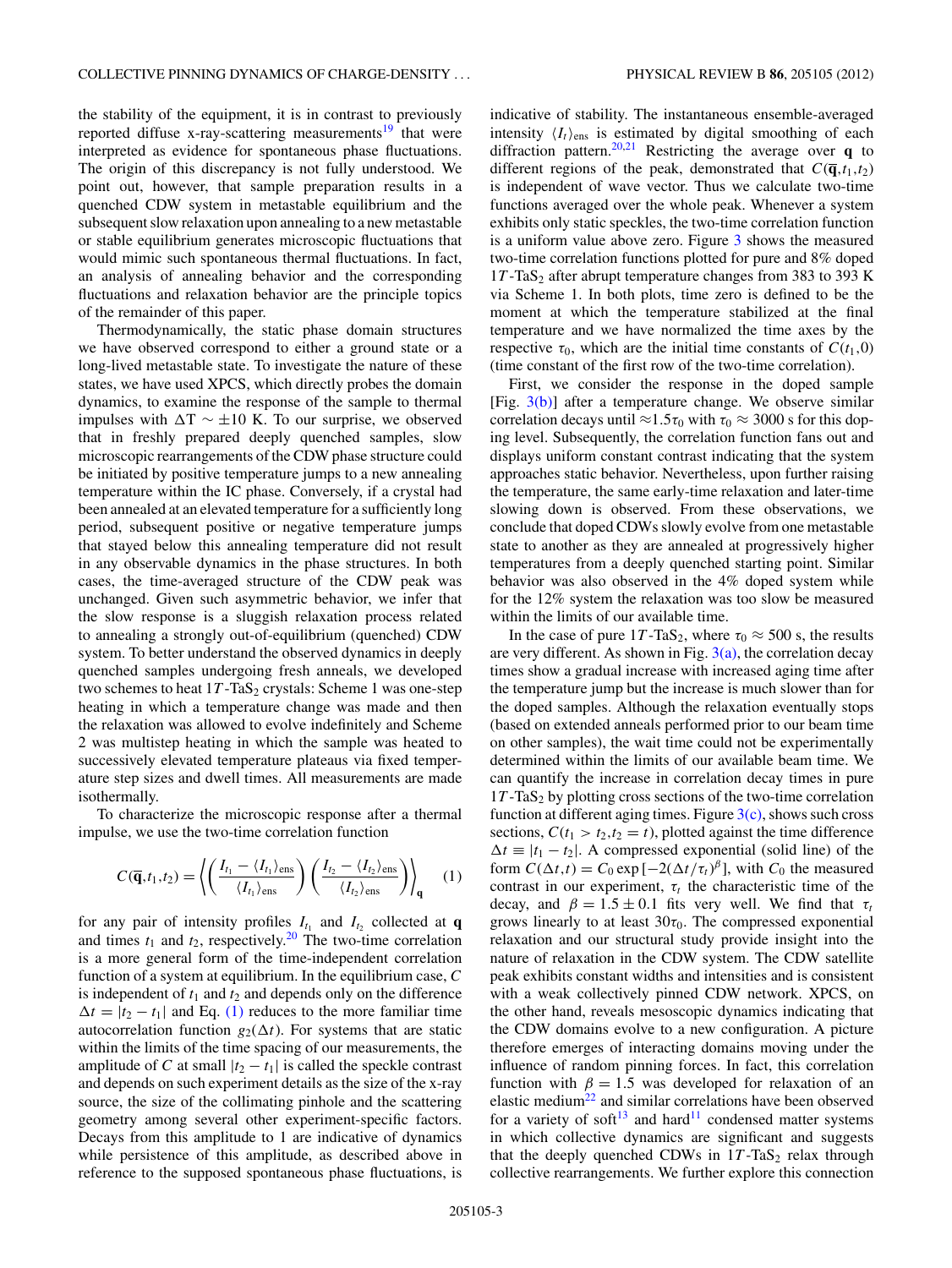<span id="page-3-0"></span>

FIG. 3. (Color online) Measured two-time correlation functions of CDW relaxation after a temperature jump from 383 to 393 K. (a) Pure 1*T* -TaS<sub>2</sub>. (b) 8% doped sample. As functions of time difference,  $\Delta t$ , the corresponding decays measured at different age *t* are plotted in (c) and (d), respectively. The horizontal white line in (b) shows the cross section used for plotting  $t = 2 * \tau_0$  in (d).

by examining results obtained for pure samples using heating Scheme 2.

Our Scheme 2 results for two different nominally pure samples are summarized in the Arrhenius plot of Fig. 4. Plotted in Fig. 4 are the inverse of the characteristic times,  $\tau_0 \equiv \tau_{t=0}$ , versus the inverse final temperatures.



FIG. 4. (Color online) Arrhenius behavior of the CDW relaxations in pure  $1T$ -TaS<sub>2</sub> induced by successive thermal impulses (heating Scheme 2) of 10 K (triangles, sample 1) and 15 K (diamonds, sample 2).  $\tau_0$  is defined in the text. Inset: similar measurements on an 8%-doped system. No clear trend is found.

Triangles are data for sample 1, which was heated in successive  $+10$  K steps, while diamonds are data for sample 2, which was heated in successive  $+15$  K steps. As the data show, increased final temperatures speed the relaxation process. In addition, by inspection, the data are consistent with Arrhenius behavior. Independent fits were performed as indicated by the dotted lines; both samples display a relaxation barrier of *E*bar ∼ 4600 K or 0.40 eV. Compared with the thermal energy ( $\sim$ 400 K) or the CDW gap ( $\sim$ 870 K<sup>23</sup>), each of which roughly corresponds to the energy scale of other common CDW relaxations such as thermal creep<sup>6</sup> or phase slips,<sup>[5](#page-4-0)</sup> respectively,  $E_{\text{bar}}$  stands out as a considerable energy barrier. Based on the magnitude of the measured energy scale, $3$  the barrier acts on individual domains. Thus,  $E_{bar}$  is equal to the pinning energy per domain. Despite its importance to CDW phenomena, pinning in  $1T$ -TaS<sub>2</sub> is very difficult to characterize using conventional methods; our work provides a measurement of this energy scale.

Combining the observed relaxation plotted in Fig.  $3(c)$  with the energy barrier observed in the Arrhenius plot, the following picture emerges for the behavior of CDWs in pure  $1T$ -TaS<sub>2</sub>. In deeply quenched states, there exists considerable strain in the network of phase domain walls. Thermal impulses induce cascades of collective rearrangements to release excess stress (even in nominally pure samples). Strains (quench state) vary in different samples and the absolute time scale of the evolution may vary but, as demonstrated in Fig. 4,  $E_{\text{bar}}$  is a basic property of the CDWs in  $1T$ -TaS<sub>2</sub>. In doped  $1T$ -TaS<sub>2</sub>, as evidenced by the rapid cessation of dynamics after a temperature jump,